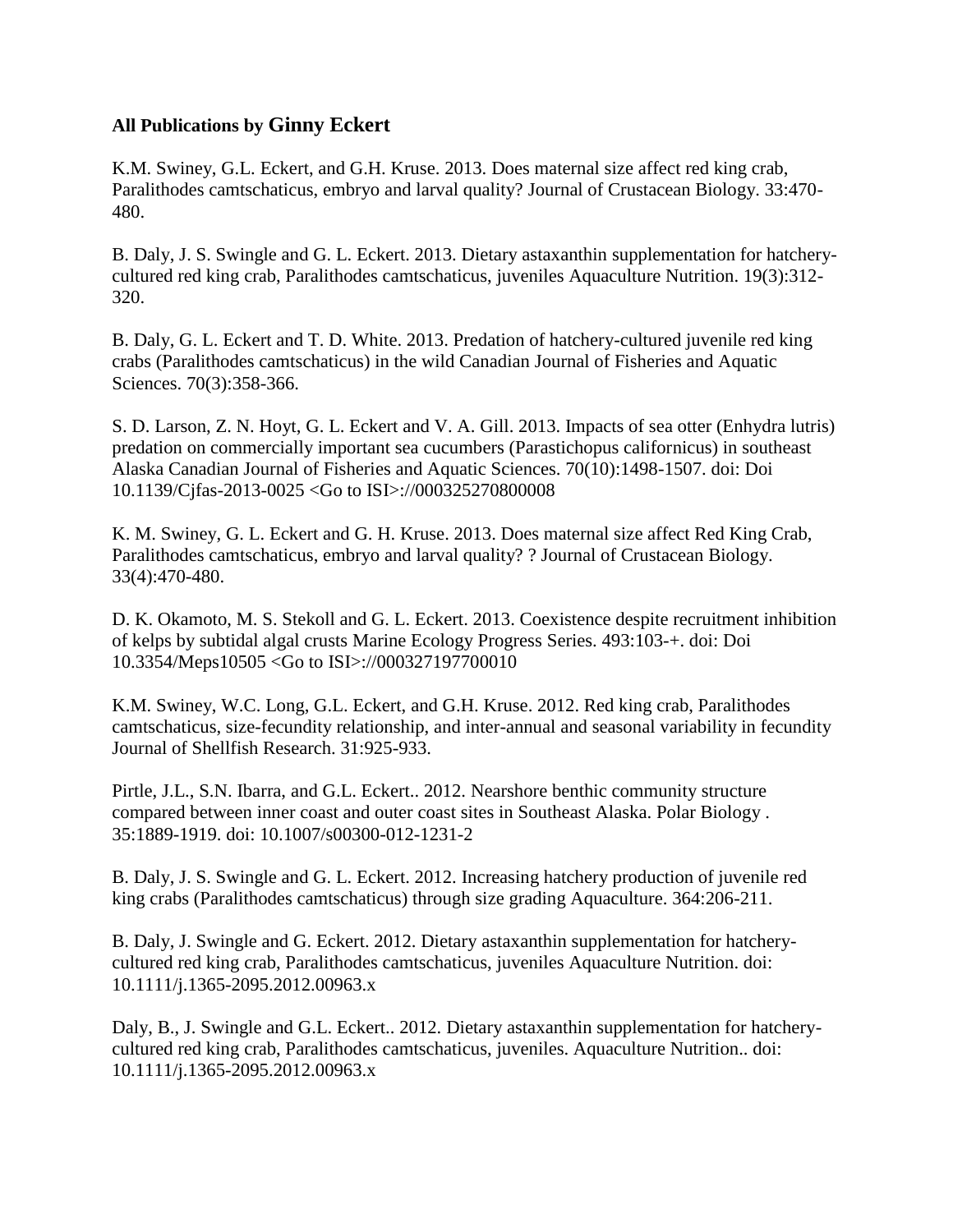B. Daly, A. W. Stoner and G. L. Eckert. 2012. Predator-induced behavioral plasticity of juvenile red king crabs (Paralithodes camtschaticus) Journal of Experimental Marine Biology and Ecology. 429:47-54.

L. A. Copeman, A. W. Stoner, M. L. Ottmar, B. Daly, C. C. Parrish and G. L. Eckert. 2012. Total Lipids, Lipid Classes, and Fatty Acids of Newly Settled Red King Crab (Paralithodes Camtschaticus): Comparison of Hatchery-Cultured and Wild Crabs Journal of Shellfish Research. 31(1):153-165.

B. Daly, G. Eckert, A. Stoner and T. White. 2012. In Situ Predation and Behavioral Plasticity of Juvenile Red King Crabs (Paralithodes camtschaticus) Journal of Shellfish Research. 31(1):273- 274.

G. L. Eckert. 2012. What Makes or Breaks Alaskan Crab Fisheries in the Context of Resilience and Recovery? Journal of Shellfish Research. 31(1):278-278.

K. Swiney, W. Long, G. Eckert and G. Kruse. 2012. Red king crab, Paralithodes camtschaticus, size-fecundity relationship, and inter-annual and seasonal variability in fecundity Journal of Shellfish Research. 31:925-933.

Jensen, P., M. Purcell, F. Morado and G.L. Eckert.. 2012. Development of a real-time PCR assay for detection of planktonic red king crab (Paralithodes camtschaticus) (Tilesius 1815) larvae Journal of Shellfish Research. . 31(4):917-924.

J. L. Pirtle, G. L. Eckert and A. W. Stoner. 2012. Habitat structure influences the survival and predator-prey interactions of early juvenile red king crab Paralithodes camtschaticus Marine Ecology Progress Series. 465:169-184.

Pirtle, J.L., G.L. Eckert, and A.W. Stoner.. 2012. Habitat structure influences survival and predator-prey interactions of early juvenile red king crab (Paralithodes camtschaticus). Marine Ecology Progress Series. 465:169-184. doi: 10.3354/meps09883

J. L. Pirtle, S. N. Ibarra and G. L. Eckert. 2012. Nearshore subtidal community structure compared between inner coast and outer coast sites in Southeast Alaska Polar Biology. 35(12):1889-1910.

Smith, Q.T. and G.L. Eckert.. 2011. Spatial variation and evidence for multiple transport pathways for Dungeness crab (Cancer magister) late-stage larvae in southeastern Alaska. Marine Ecology Progress Series. 429(185-196.)

Q. T. Smith and G. L. Eckert. 2011. Spatial variation and evidence of multiple transport pathways for Dungeness crab Cancer magister late-stage larvae in southeastern Alaska Marine Ecology-Progress Series. 429:185-196.

G. H. Kruse, G.L. Eckert, R.J. Foy, R.N. Lipcius, B. Sainte-Marie, D.L. Stram and D. Woodby. 2010. Biology and management of exploited crab populations under climate change Alaska Sea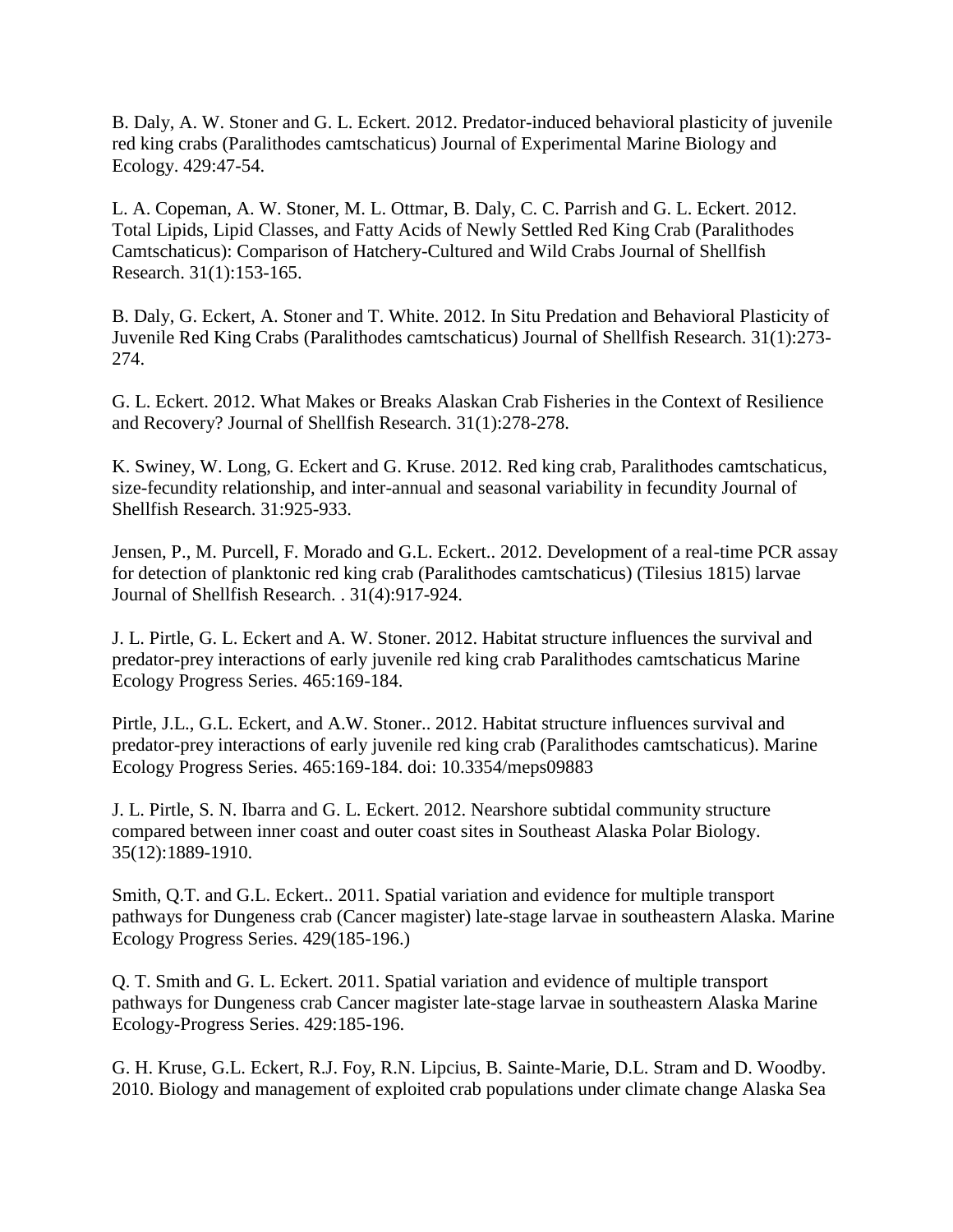Grant College Program AK-SG-10-01, University of Alaska Fairbanks,

Danielson, S., W. Johnson, L. Sharman, G. Eckert, and B. Moynahan. 2010. Glacier Bay National Park and Preserve oceanographic monitoring protocol: Version OC–2010.1 Natural Resource Report NPS/SEAN/NRR. 265 National Park Service,

Swiney, K.M., J.B. Webb, G.H. Bishop, and G.L. Eckert.. 2010. Biology and Management of Exploited Crab Populations under Climate Change. Variability and measurement of Alaskan red king crab fecundity Ed. G.H. Kruse, G.L. Eckert, R.J. Foy, R.N. Lipcius, B. Sainte-Marie, D.L. Stram, and D. Woodby,. :265-282. Alaska Sea Grant College Program, University of Alaska Fairbanks,

Swiney, K.M., J.B. Webb, G.H. Bishop, and G.L. Eckert.. 2010. Biology and Management of Exploited Crab Populations under Climate Change. Variability and measurement of Alaskan red king crab fecundity Ed. G.H. Kruse, G.L. Eckert, R.J. Foy, R.N. Lipcius, B. Sainte-Marie, D.L. Stram, and D. Woodby,. :265-282. Alaska Sea Grant College Program, University of Alaska Fairbanks,

K. M. Swiney, J. B. Webb, G. H. Bishop and G. L. Eckert. 2010. Biology and Management of Exploited Crab Populations under Climate Change.. Temporal and Spatial Variability of Alaska Red King Crab Fecundity, and Accuracy of Clutch Fullness Indices in Estimating Fecundity Ed. G. H. Kruse, G. L. Eckert, R. J. Foy, R. N. Lipcius, B. Sainte-Marie, D. L. Stram and D. Woodby. Alaska Sea Grant College Program, University of Alaska Fairbanks,

B. Daly, J. S. Swingle and G. L. Eckert. 2009. Effects of diet, stocking density, and substrate on survival and growth of hatchery-cultured red king crab (Paralithodes camtschaticus) juveniles in Alaska, USA Aquaculture. 293(2-Jan):68-73. doi: 10.1016/j.aquaculture.2009.04.010 <Go to ISI>://000267565700011

G. L. Eckert. 2009. A synthesis of variability in nearshore Alaskan marine populations Environmental Monitoring and Assessment. 155(4-Jan):593-606. doi: 10.1007/s10661-008- 0458-4 <Go to ISI>://000267887000045

G. L. Eckert, D. R. Bellwood and R. J. Whittaker. 2009. Southeast Alaska marine ecology and biogeography Journal of Biogeography. 36(3):385-475. doi: http://dx.doi.org/10.1111/j.1365- 2699.2008.02069.x

T. Weingartner, L. Eisner, G. L. Eckert and S. Danielson. 2009. Southeast Alaska: oceanographic habitats and linkages Journal of Biogeography. 36(3):387-400. doi: DOI 10.1111/j.1365-2699.2008.01994.x <Go to ISI>://000263340300002

D. K. Okamoto, M. S. Stekoll and G. L. Eckert. 2009. Recruitment Inhibition, Reproductive Inundation, and Coexistence between Dominant Subtidal Algal Crusts and Kelps Journal of Phycology. 45S1:22.

K. Cieciel, B. J. Pyper and G. L. Eckert. 2009. Tag Retention and Effects of Tagging on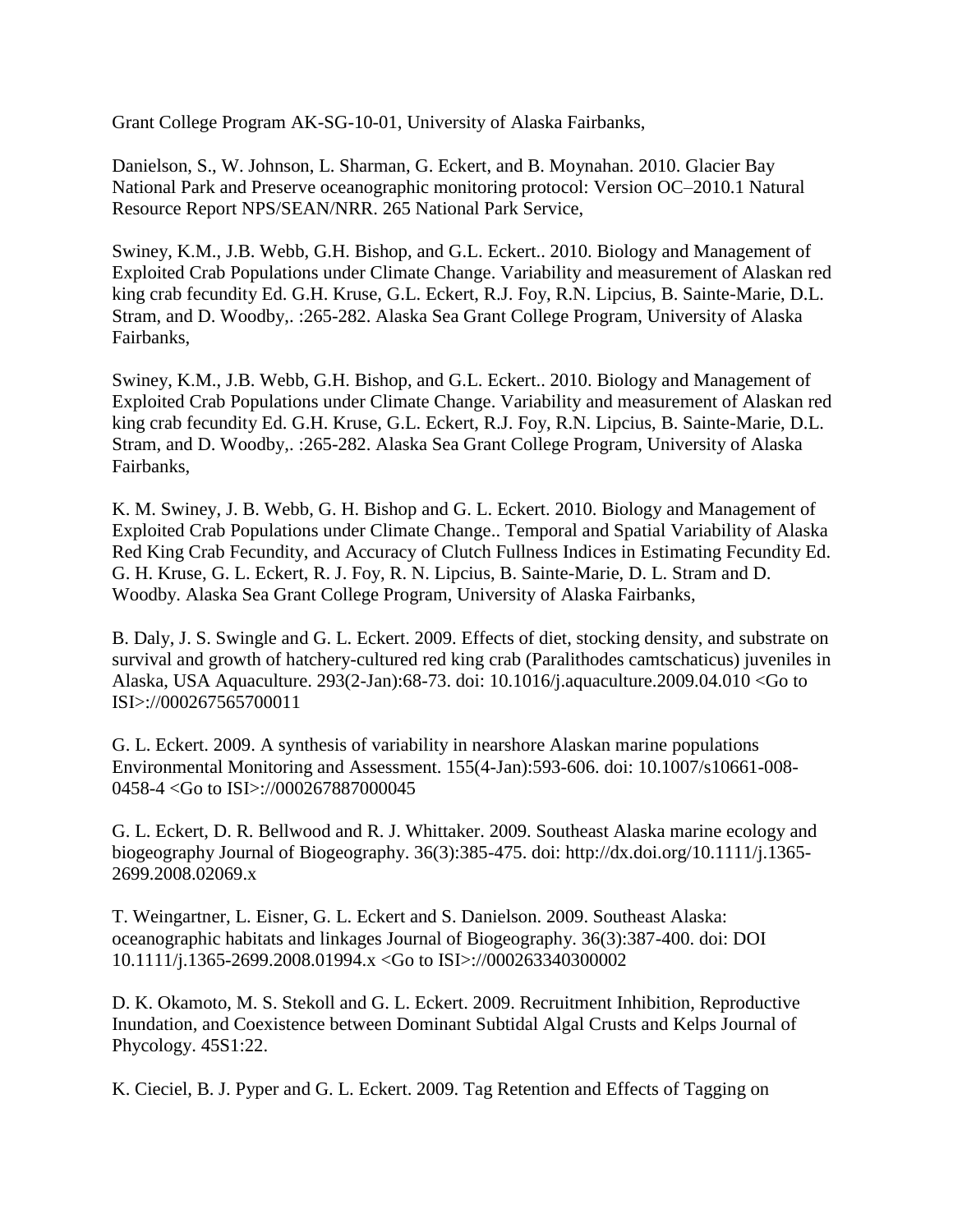Movement of the Giant Red Sea Cucumber Parastichopus californicus North American Journal of Fisheries Management. 29(2):288-294. doi: doi:10.1577/M07-194.1 http://afsjournals.org/doi/abs/10.1577/M07-194.1

Cieciel, K., B.J. Pyper, and G.L. Eckert.. 2009. Tag retention and effects of tagging on movement of the sea cucumber Parastichopus californicus in Southeast Alaska. North American Journal of Fisheries Management. 29(2):288-294. doi: 10.1577/M07-194.1

S. D. Gaines, S. E. Lester, G. L. Eckert, B. P. Kinlan, R. Sagarin and B. Gaylord. 2009. Marine Macroecology. Dispersal and geographic ranges in the sea Ed. J. Witman and K. Roy. Universitiy of Chicago Press,

G. H. Kruse, G.L. Eckert, R.J. Foy, R.N. Lipcius, B. Sainte-Marie, D.L. Stram and D. Woodby. 2008. Resiliency of gadid stocks to fishing and climate change Alaska Sea Grant College Program,

Weingartner, T. J., L. Eisner, G. L. Eckert, S. L. Danielson . 2008. Southeast Alaska: oceanographic habitats and linkages Journal of Biogeography. :387-400. doi: 10.1111/j.1365- 2699.2008.01994.x

S. S. Porter, G. L. Eckert, C. J. Byron and J. L. Fisher. 2008. Comparison of light traps and plankton tows for sampling brachyuran crab larvae in an Alaskan fjord Journal of Crustacean Biology. 28(1):175-179.

H. L. Herter and G. L. Eckert. 2008. Transport of Dungeness crab (Cancer magister) megalopae into Glacier Bay, Alaska Marine Ecology Progress Series. 372:181-194.

J. B. Webb, G. L. Eckert, T. C. Shirley and S. L. Tamone. 2007. Changes in embryonic development and hatching in Chionoecetes opilio (snow crab) with variation in incubation temperature Biological Bulletin. 213(1):67-75. doi: <Go to ISI>://WOS:000248664400008

Eckert, G.L. 2007. Spatial patchiness in the sea cucumber Pachythyone rubra in the California Channel Islands Journal of Experimental Marine Biology and Ecology. 348:121-132.

Eckert, G.L. . 2007. Sea Cucumbers in Encyclopedia of the Rocky Intertidal. Sea Cucumbers in Encyclopedia of the Rocky Intertidal Ed. Mark Denny and Steven Gaines. University of California Press.,

Webb, J.B., G.L. Eckert, T.C. Shirley, and S.L. Tamone. 2006. Changes in zoeae of the snow crab, Chionoecetes opilio, with variation in incubation temperature. Journal of Experimental Marine Biology and Ecology. 339:96-103.

Shanks, A. L. and G.L. Eckert. . 2005. Life history traits and population persistence of California current fishes and benthic crustaceans: Solution of a marine drift paradox. Ecological Monographs. 75(4):505-524.